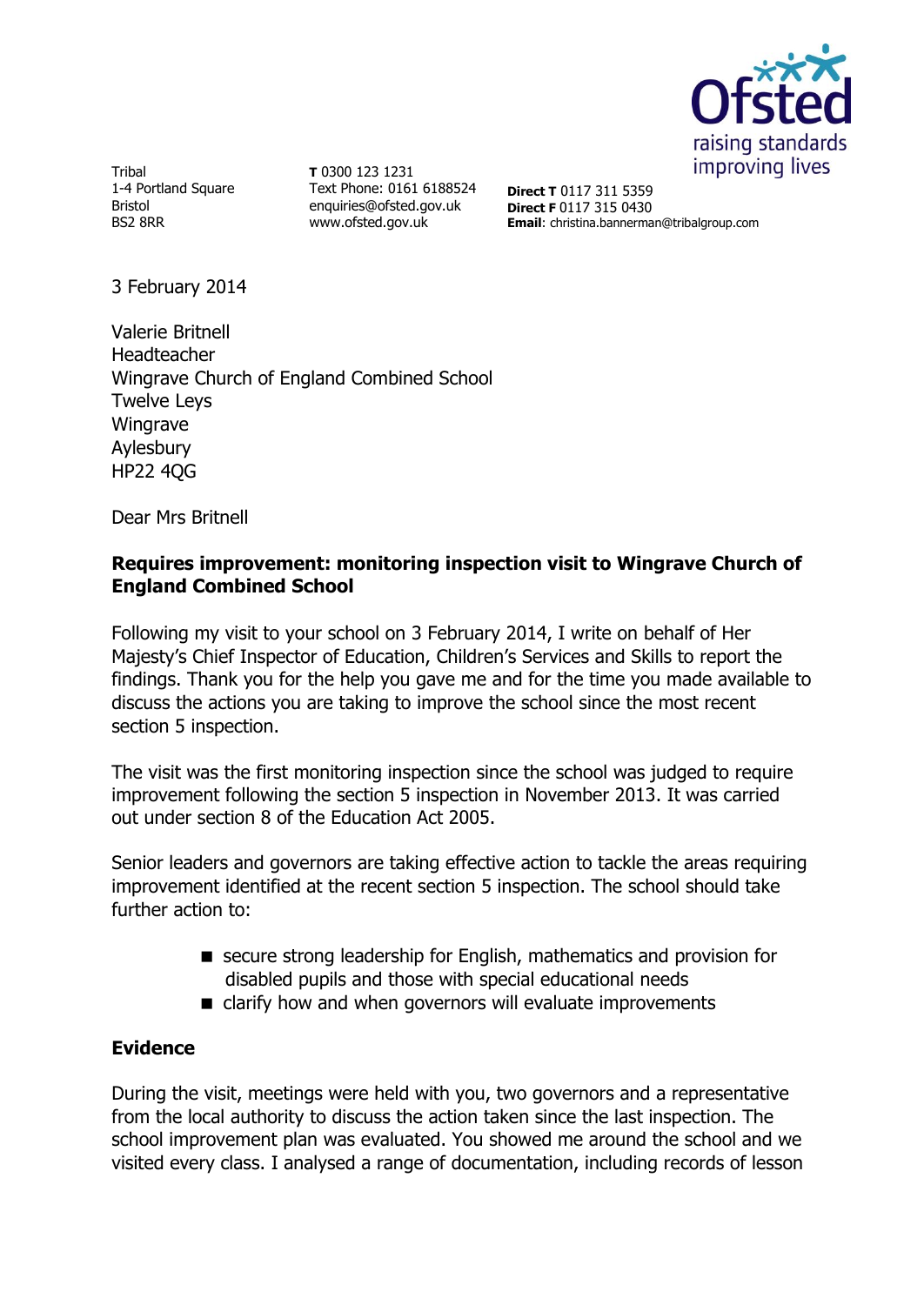

observations, information about pupils' achievement and teachers' lesson plans. I looked at a sample of pupils' work.

# **Context**

A senior leader has left the school since the inspection and one teaching assistant has started.

### **Main findings**

The headteacher is urgently tackling the areas for improvement. Where teaching is not consistently good, especially in Years 3 and 4, she has provided effective support for teachers whilst rightly expecting rapid improvement. She has increased the frequency and sharpness of checks on the quality of teaching and pupils' progress. As a result, all teachers are now held fully accountable for the achievement of the pupils that they teach.

The headteacher has quickly put in place a thorough programme of training for teachers and teaching assistants that focuses on the elements of teaching that need to improve. This is already having an impact. Teachers' marking now helps pupils understand what they need to do to improve their work and pupils are increasingly given regular opportunities to make these improvements. Teachers are beginning to raise the level of challenge in lessons so that all pupils are given work that is hard enough. Teaching assistants are providing better support for disabled pupils and those with special educational needs. Consequently, pupils are achieving more in lessons. Importantly, pupils in Years 5 and 6 are on track to make good progress by the end of Key Stage 2.

Governors have acted swiftly to strengthen the senior leadership of the school by initiating the recruitment of a deputy headteacher. They have rightly established a process to regularly monitor the improvement of the school, although how and when they will do this is currently unclear. Recent changes in staffing and staff responsibilities mean that the headteacher is providing interim cover for a range of leadership roles in the school in addition to her main responsibilities. There is insufficient detail in the school improvement plan about how new permanent leadership will be secured, particularly for English, mathematics and provision for disabled pupils and those with special educational needs.

Ofsted may carry out further visits and, where necessary, provide further support and challenge to the school until its next section 5 inspection.